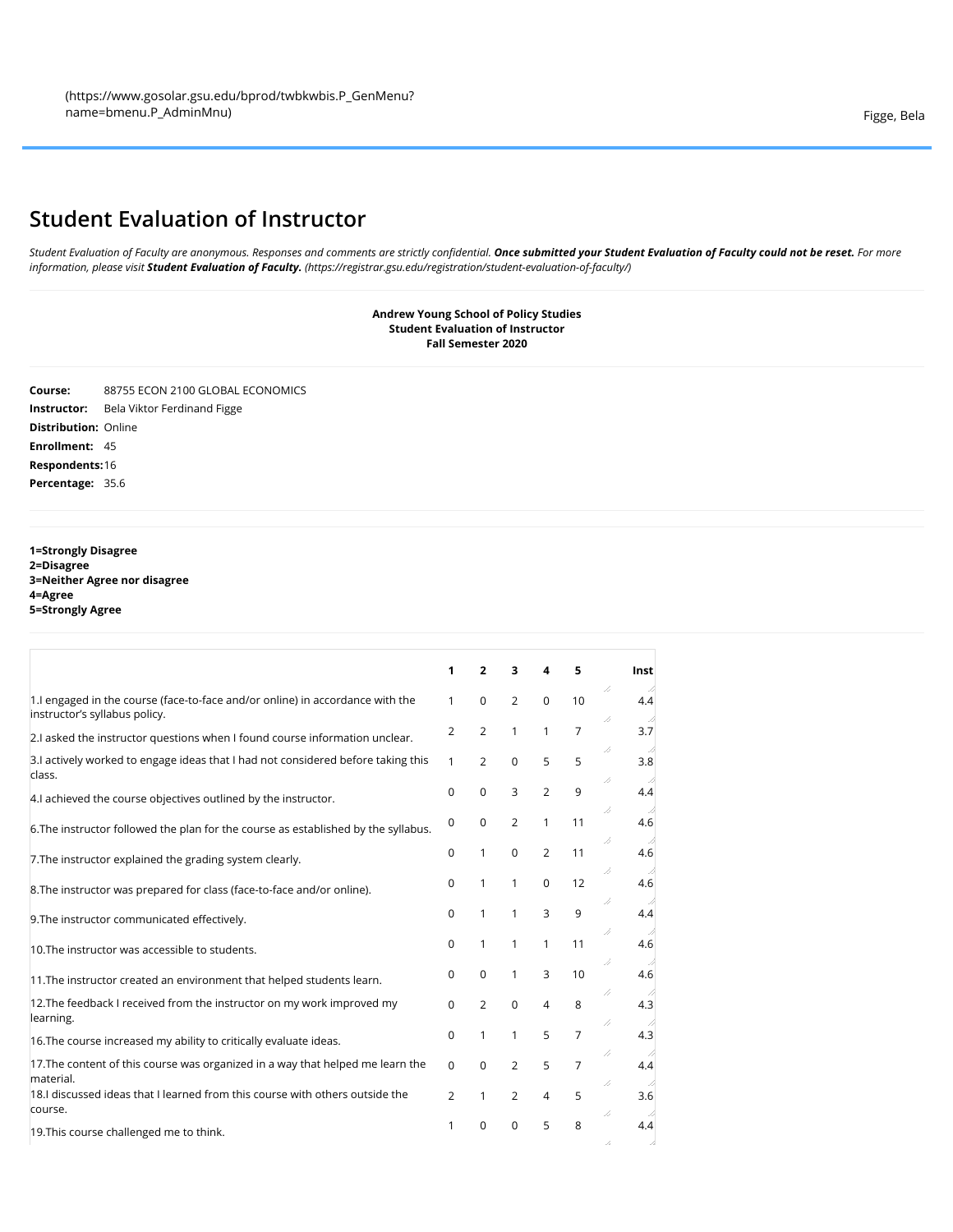| 20. The content of the exams and other evaluations were consistent with the $\begin{array}{cccc} 0 & 0 & 1 & 3 & 9 \end{array}$ |  |  |  |  |
|---------------------------------------------------------------------------------------------------------------------------------|--|--|--|--|
| material presented in the course.                                                                                               |  |  |  |  |
|                                                                                                                                 |  |  |  |  |

Open-ended/Free Response Questions

5. What changes in strategy or performance could I have made to enhance my learning in this course?

1. I think that I certainly could have managed my time better. ,2. I should have studied more from my final ,3. In order to enhance my learning of the material I could have taken a more detailed and constructive notes on important topics to master highlighted topics. ,4. Nothing ,5. I could have taken better notes, and read as much of the chapters as I could before the day of in person classes. ,6. I could have took more time to study the material given to me. At times I found myself forgetting about this class because I had so much ot work to do for other classes. ,7. I possibly could have consulted with my peers more. ,8. None ,9. i could have studied ,10. The homework he provided really helped me a lot on qu so I think I should've studied my homework more.

13. What were the strengths of my instructor's course management and teaching style?

1. He was a very nice and available instructor. If I had any questions he would respond within an appropriate time. I think that the class was set up in a way that was pretty straightforward and it made it easy to follow along with the content ,2. The strengths of my instructor was the ability to effectively cater to students when in need of help in which assisted students better understand difficult material in the course with an extra helping hand in which was provided one on one with the instructor. ,3. Good explain ,4. My instru was very responsive to emails, and never made me doubt myself when I asked questions. , 5. He was good at communicating the course and new ideas ,6. he explained materials v face to face and gave sparse homework. ,7. Went over the PowerPoints and broke down each part ,8. He always encouraged us to ask questions ,9. He never left any of the studen behind during lectures.

14. What advice do I have for my instructor about the use of instructional time (face-to-face and/or online)?

1. I think that he did a good job and maybe he could work on giving out some outside resources that could help us study the course. ,2. speak louder and more clearly ,3. I don't ha any advice. A. Don't focus on one person's question for too long ,5. More engagement ,6. The only advice that I would give my instructor is to become much more interactive whe teaching the course face to face in order to use the time as effective as possible and making the time spent in class feel much more hands on with out confusion of reading texts straight from a given digital platform or pre-written notes. ,7. Give more practice ,8. I think my instructor could have been more engaging rather than standing at the front to teach the whole class period ,9. I would recommend my professor speak up a little more and come to ready to teach the class effectively. ,10. none